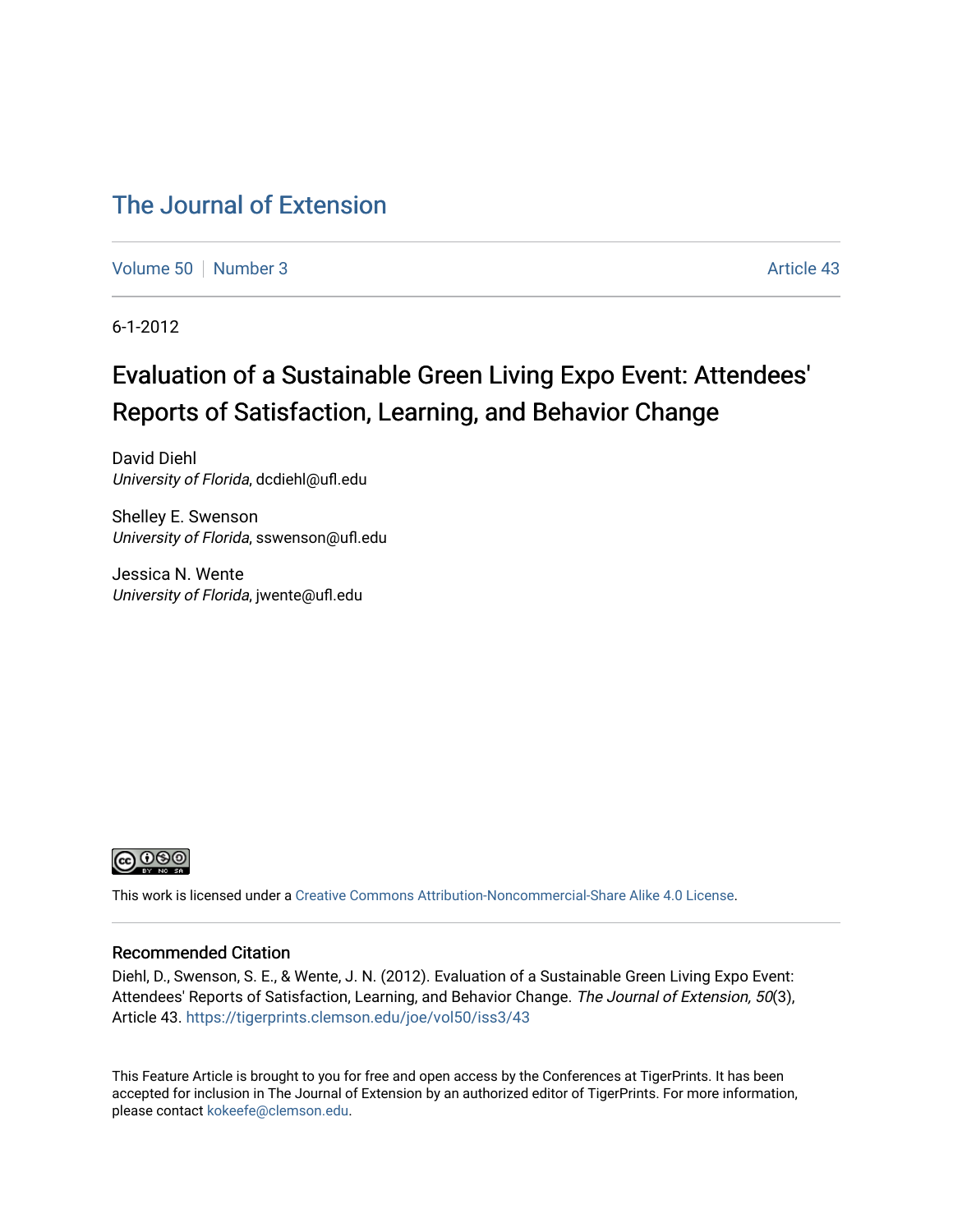

**June 2012 Volume 50 Number 3 Article Number 3FEA8**

[Return to Current Issue](http://www.joe.org/joe/2012june/)

# **Evaluation of a Sustainable Green Living Expo Event: Attendees' Reports of Satisfaction, Learning, and Behavior Change**

**David C. Diehl** Assistant Professor, Program Planning and Evaluation Department of Family, Youth and Community Sciences University of Florida Gainesville, Florida [dcdiehl@ufl.edu](mailto:dcdiehl@ufl.edu)

**Shelley E. Swenson** Extension Agent II—Family and Consumer Sciences Wakulla County Extension Crawfordville, Florida [sswenson@ufl.edu](mailto:sswenson@ufl.edu)

#### **Jessica N. Wente** Graduate Assistant Department of Family, Youth and Community Sciences University of Florida Gainesville, Florida [jwente@ufl.edu](mailto:jwente@ufl.edu)

*Abstract: This article presents the evaluation of the Sustainable Big Bend Green Living Expo and Education Fair, which targets participants with a variety of learning opportunities. Evaluation was carried out using onsite surveys along with follow-up surveys and phone interviews. Results indicate that a 1-day sustainability event is a meaningful way to reach individuals and that they have high levels of satisfaction, learning, and self-reported behavior change. The study concludes that Extension has a critical role to play in sustainable living issues and that systematic evaluation can be valuable for program improvement as well as documentation of outcomes.*

## **Introduction**

According to one of the most widely quoted definitions, sustainable development is development that "meets the needs of the present without compromising the ability of future generations to meet their own needs" (Brundtland, 1987, p.24). Other definitions of sustainability recognize the interrelationship among economic, environmental, and social sustainability (Goodland, 1995). Chiras and Herman (1997) propose that environmental sustainability is based on five fundamental principles: (1) conservation; (2) recycling and composting; (3) renewable resource use; (4) habitat protection, restoration, and sustainable management; and (5) growth management. As populations rise and natural resources become increasingly scarce, environmental sustainability has become a pressing social policy issue, both in the United States and around the world.

With its focus on agriculture, natural resources, and human behavior, Extension is a natural leader on education related to environmental sustainability and natural resource issues (Guy & Rogers, 1999; Harrison, 2002; Jensen et al., 2009). Extension has provided education on sustainability issues using a variety of delivery methods, including educational workshops (Brown, 2009), environmental field days for children (Blair et al., 2004), classroom instruction (Thornton, 2010), education through the Master Gardener program (Foerster & Barry, 2007), and educational events for conservation professionals (Ishler et al., 2006).

Sustainable living education is an important topic for Extension educators from a variety of backgrounds, including forestry and wildlife, horticulture, climate science, farming, housing, financial management, and 4-H, among others. Elliott and her colleagues (2008) issued a call to action for all of Extension, saying,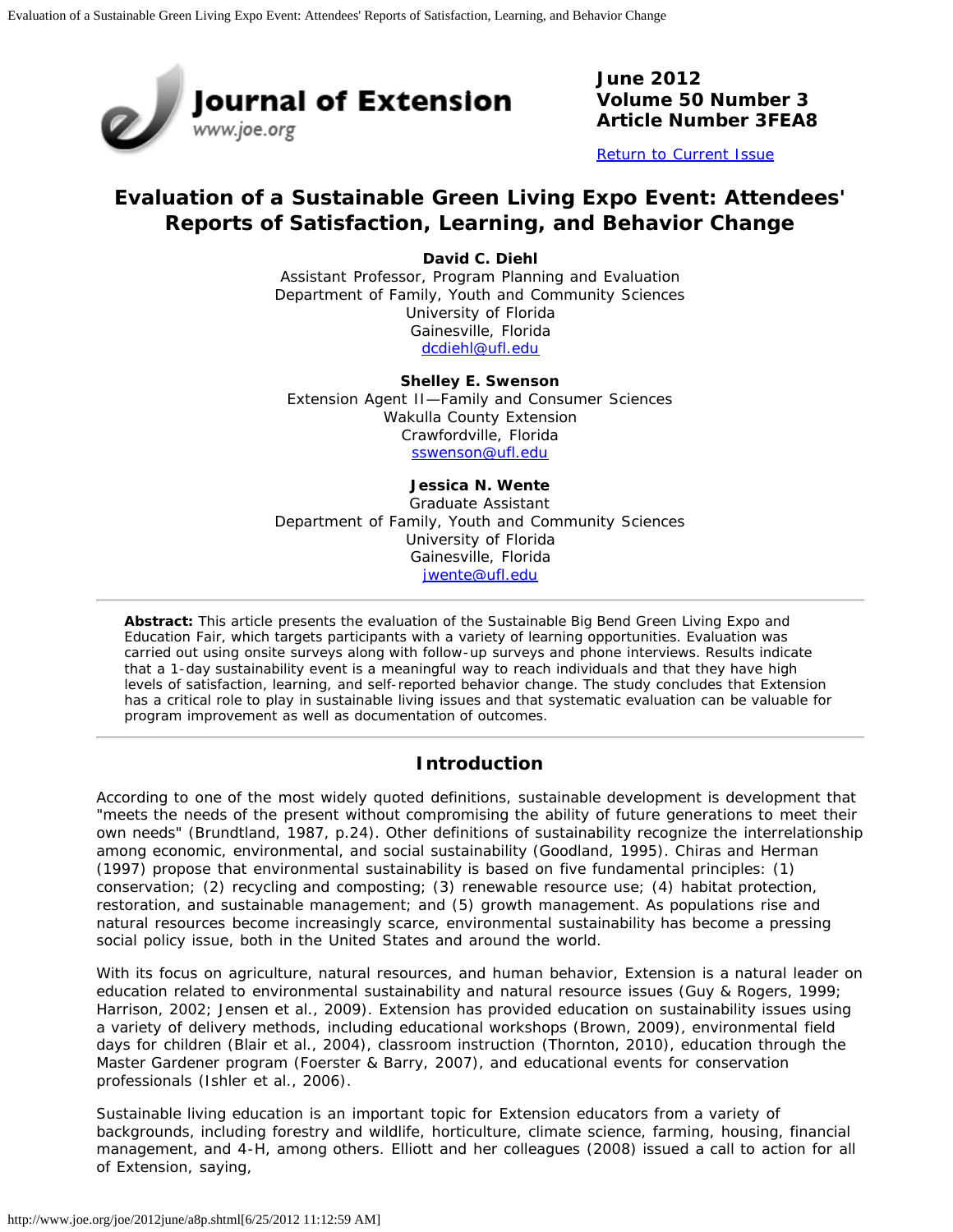Community priorities are shifting in response to the scientific reality and socioeconomic threats of climate change. Improving sustainable resilience in the ways we supply food, water, and energy are creating new ways of thinking about these critical resources. Cooperative Extension is in a prime position to teach individuals and communities how to live and work sustainably.

#### **Event Description**

Extension has typically reached large audiences through active participation in county fairs and similar events (Diem & Rothenberger, 2001). This approach can also be adapted by conducting community events or fairs on specific topics of interest in the community. The Sustainable Big Bend Green Living Expo and Education Fair is an annual 1-day event that educates the public on issues related to sustainable living and environmental practices. The event, which is held in Wakulla County, Florida, brings together individuals, community organizations, and businesses to share ideas, information, and resources related to conservation, sustainability, and renewable energy issues <[www.greenlivingenergyexpo.com](http://www.greenlivingenergyexpo.com/)>. Approximately 700 people attend the event annually.

A major part of the Green Living Expo is the series of educational workshops on a variety of topics, including organic gardening, the impact of human consumption, irrigation methods, green jobs, recycling, solar energy, composting, landscaping with native plants, green homes, and energy conservation. A full exhibit hall offers attendees the opportunity to see the latest in products related to their pursuit of a greener lifestyle. In addition, a full day of children's activities is held to cater to the younger children attending. Murals, games, experiments, boats, inspiration boxes, magazine holders, and flowers are made out of recycled items. Another highlight of the Green Expo is the Green Living Homes Tour. This tour offers participants an opportunity to visit homes and spend time with the green homeowners to engage them in an in-depth dialogue about environmentally friendly construction and living.

#### **Evaluation Overview**

The Extension system is under increasing pressure to evaluate the impact of its programs and demonstrate accountability to its various stakeholders (Franz & Towson, 2008). Patton (2008) highlights three central purposes of evaluation—accountability, program improvement, and learning all of which have a role in the development and evaluation of Extension programs. Like other Extension programs, environmental education initiatives are under increasing pressure to conduct evaluations and establish the efficacy of educational programs and curricula (Blumenstein & Saylan, 2007). While environmental practitioners have been relatively slow in embracing evaluation practices, the field is making progress in this domain (Mickwitz & Birnbaum, 2009). Evaluation is a critical tool for accountability, program improvement, and learning that contributes to the long-term success of these programs.

To evaluate the impact of the Green Living Expo, the following questions were pursued:

- 1. **Event Satisfaction:** What was the level of overall satisfaction with the Green Expo?
- 2. **Workshop Satisfaction:** What was the level of satisfaction with the educational workshops?
- 3. **Behavioral Intent and Behavioral Change:** To what extent did participants *intend* to change their behavior and *actually change* their behavior as a result of the event?

## **Methodology and Data Analysis**

#### **Survey Administration and Measures**

Three surveys were administered to evaluate the impact of the Green Expo event.

1. **Event evaluations (n = 85)** were administered on the day of the event to measure overall satisfaction with the event and participants' intent to change behavior. All attendees were encouraged to complete event evaluations, and a drawing for a door prize was used to encourage participation. Attendees were asked to: (1) rate the *overall quality* of the Green Expo; (2) identify what activities they attended at the event; (3) identify how many *times they had attended* the event, including this and previous years; and (4) state whether they planned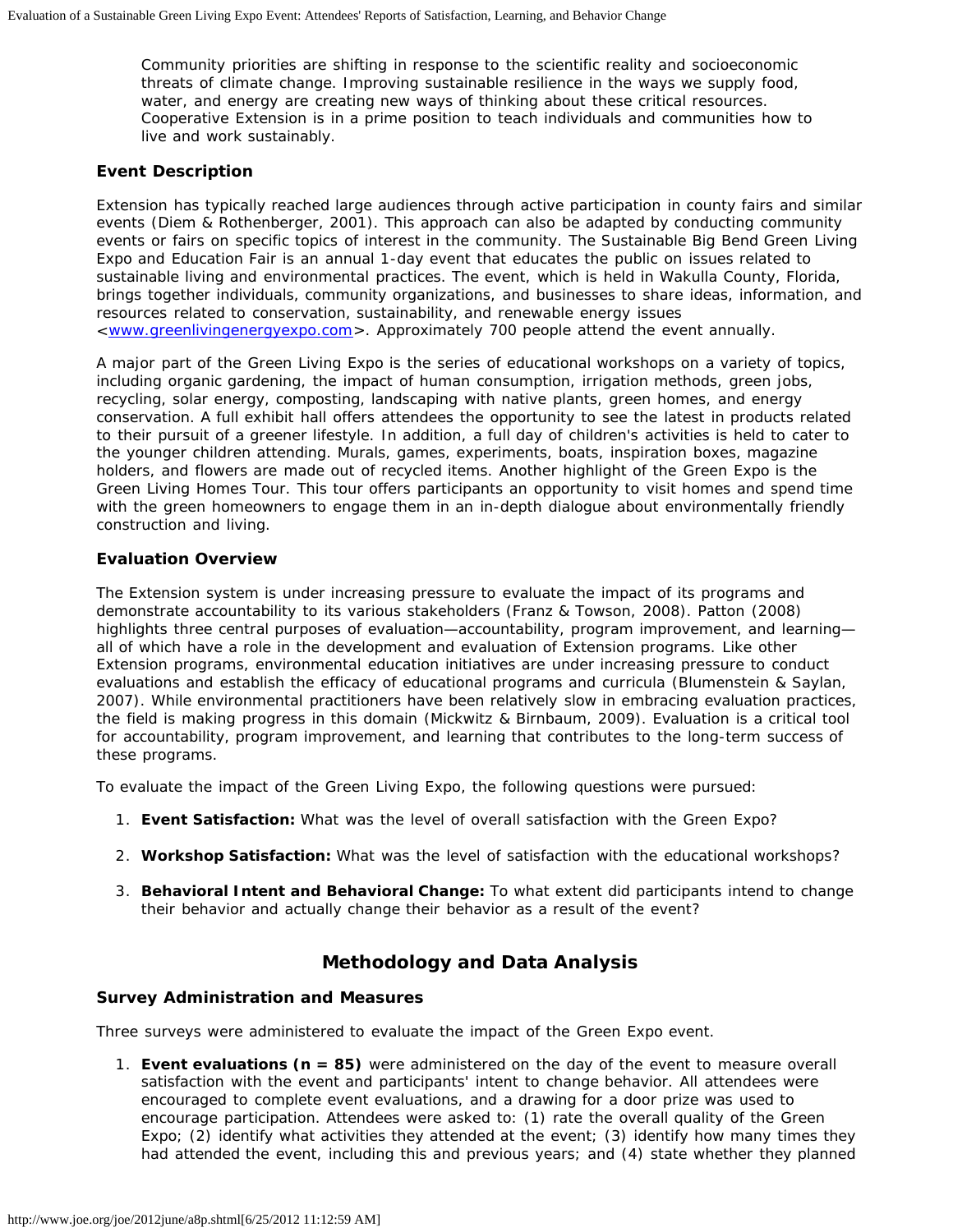to change any behaviors and list the specific behaviors they intended to change.

- 2. **Workshop evaluations (n = 214)** were administered at all educational workshops on the day of the event to measure workshop satisfaction and intent to change behavior. Participants attending workshop evaluations were asked to: (1) rate each workshop on *overall quality*, *usefulness*, and *applicability* of the workshop content; (2) state whether they planned to change any behaviors and list the specific behaviors they intended to change; and (3) provide comments and suggestions about the workshops in general.
- 3. **Follow-up evaluations (n = 116)** were administered to attendees approximately 6 to 7 months after the event. Follow-up evaluations were conducted only with individuals who agreed to be contacted after the Green Expo. Surveys were administered using a combination of Internet-based surveys (using SurveyMonkey) and phone interviews. Attendees were asked to: (1) provide demographic information; (2) report on their experience at the Green Expo, including their satisfaction; and (3) report any behavior changes that took place as a result of the Green Expo.

#### **Participant Characteristics**

While demographic and background data were not collected at the event itself, participants were asked to provide this information during the follow-up survey or interview. It should be noted that these individuals may be the most engaged participants and may not accurately represent the opinions of more casual attendees. One hundred sixteen participants completed demographic information, which is summarized in Table 1. About 2/3 of the respondents were female, and the attendees were predominantly White (93%). The sample was highly educated, with 70% of respondents having at least a bachelor's degree. Older people were over-represented, with 60% of respondents being age 50 or over. Income was relatively widely distributed, with representation at all levels.

| Sex $(n = 116)$             | Income ( $n = 95$ )   |
|-----------------------------|-----------------------|
| 66% female                  | 14% under \$25,000    |
| 35% male                    | 27% \$25,000 - 49,999 |
|                             | 31% \$50,000 - 74,999 |
|                             | 21% \$75,000 - 99,999 |
| Education ( $n = 116$ )     | 7% \$100,000 or more  |
| 4% high school or less      |                       |
| 26% some college            |                       |
| 34% college degree          | Age $(n = 111)$       |
| 36% graduate school or more | 8% 20-29              |
|                             | 14% 30-39             |
|                             | 13% 40-49             |
| Race $(n = 116)$            | 27% 50-59             |
| 93% White/non-Hispanic      | 33% 60-69             |
| 4% Black/non-Hispanic       | $5\%$ 70+             |
| 2% Hispanic/Latino          | (range 22-82)         |
| 2% Other                    |                       |
|                             |                       |

**Table 1.** Demographic and Background Characteristics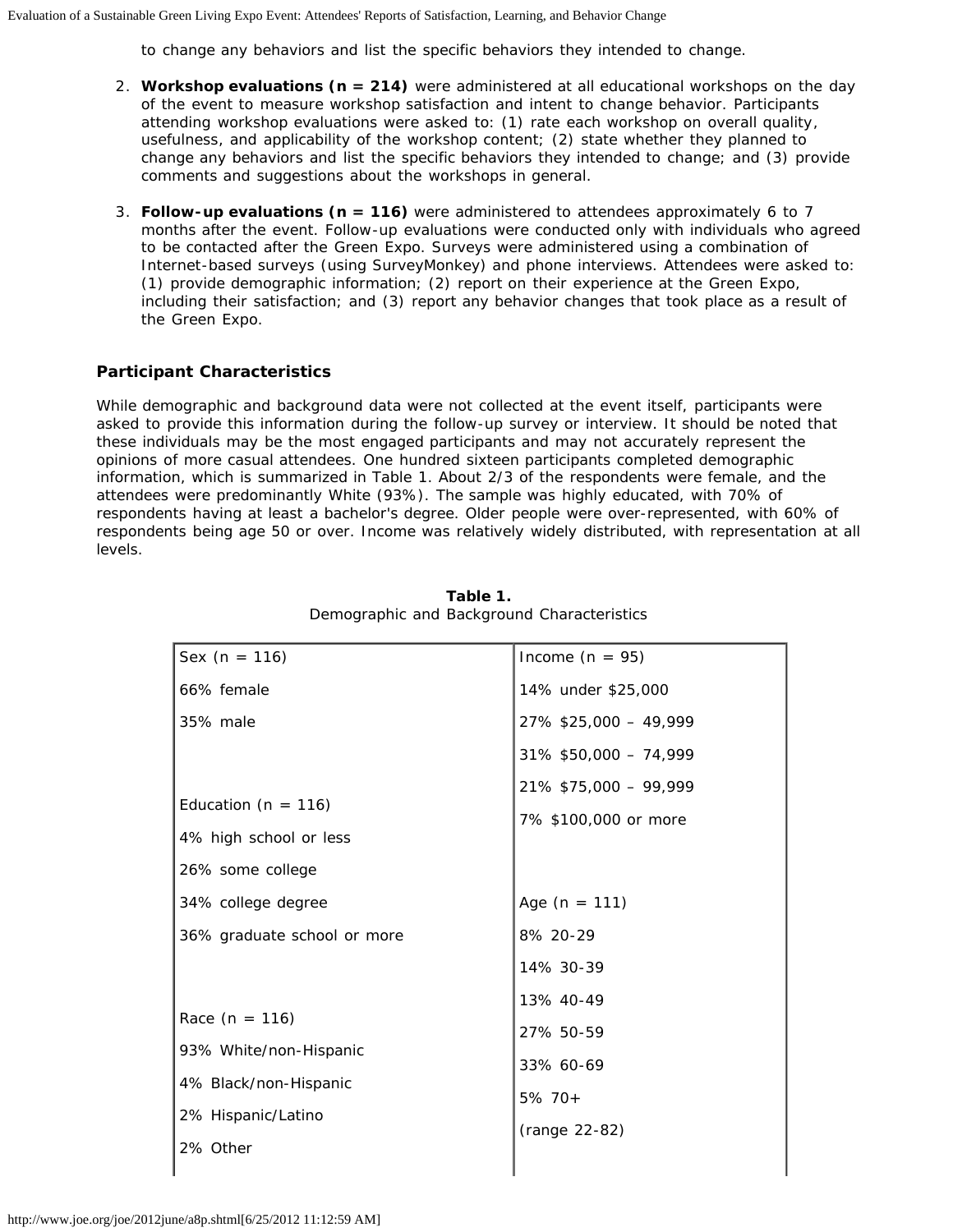\*Please note that all numbers do not sum to 100% due to rounding errors.

#### **Analyses**

Simple descriptive analyses were conducted using SPSS. When appropriate, qualitative coding was used to categorize open-ended responses into meaningful categories.

#### **Results**

#### **Evaluation Question #1: Event Satisfaction**

When asked to rate the overall quality of the Green Expo event, 92% of participants said the event was either good (51%) or excellent (41%), with a mean of 3.33 on a 4-point scale.

Ninety-six percent reported that they would be likely to attend the Expo again, 99% would recommend the Expo to a friend, and 91% agreed that they learned new environmental practices at the Expo (Figure 1).



**Figure 1.** Satisfaction with the Green Expo

#### **Evaluation Question #2: Workshop Satisfaction**

When asked to rate their satisfaction with individual workshops, 97% rated the workshop as either :excellent" (71%) or "good" (26%), with a mean of 3.69. Overall ratings of usefulness were also high, with 99% rating the workshop highly (82% reporting "very useful" and 17% reporting "somewhat useful'"). Ratings of the applicability of the workshops were somewhat lower, but still positive, with 96% indicating that they could apply the knowledge "very much" (62%) or "somewhat" (34%). See Figure 2 for average workshop ratings for *usefulness* and *application*.

**Figure 2.** Ratings of Workshop Usefulness and Application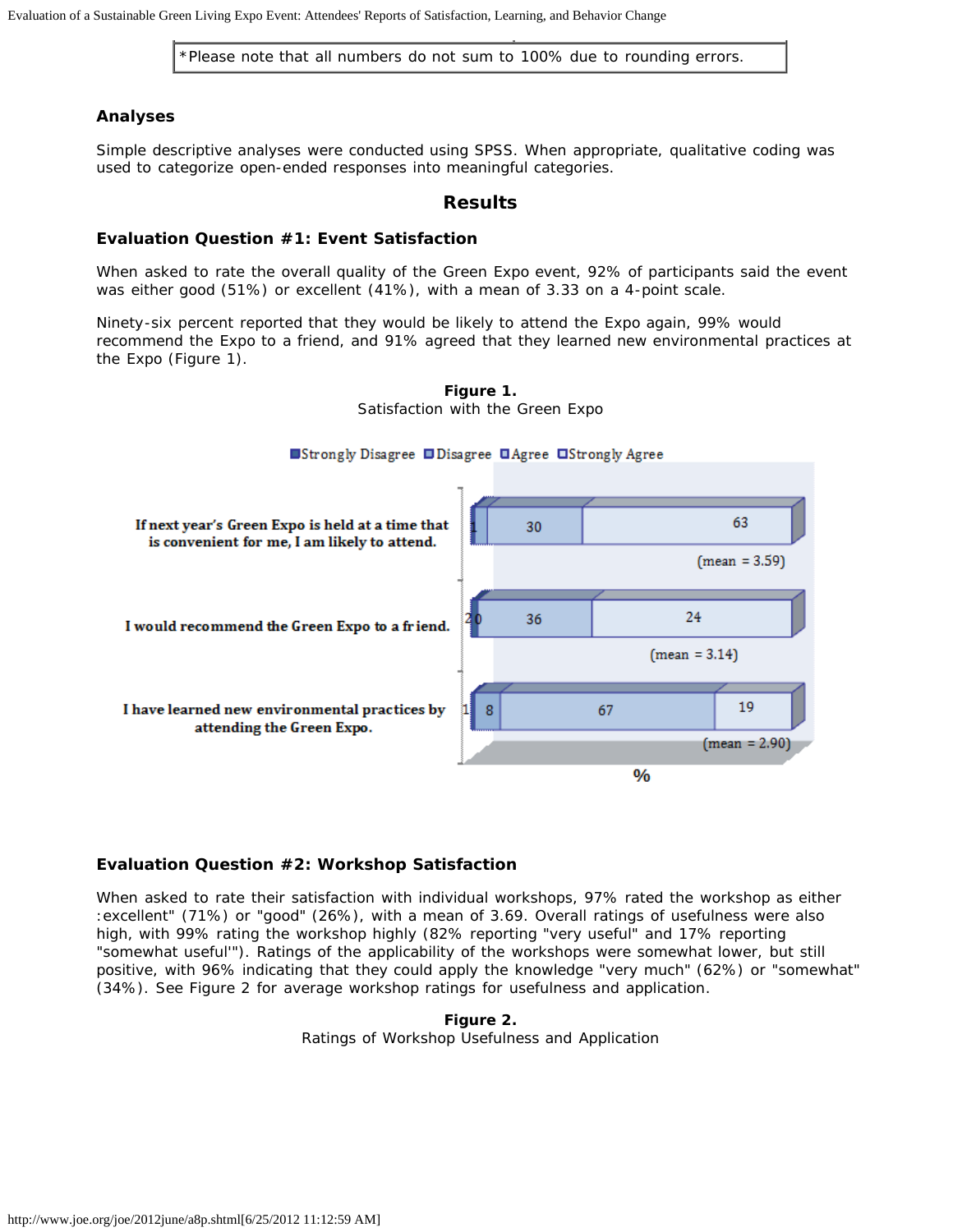

While overall satisfaction with the workshops was quite high, it appears that it was more difficult to achieve high levels of satisfaction on *application* of concepts to real life. This is an important finding because the ability to apply concepts is likely a prerequisite for actually changing the behavior of participants.

In addition, there was considerable variation in the ratings of different workshops, with some receiving much higher ratings than others. This information has been helpful in making decisions about which presenters and workshop topics to repeat at future events.

#### **Evaluation Question #3: Behavioral Intent and Behavioral Change**

Behavioral intent was assessed at the time of the event on both the general event evaluation and the workshop evaluation. Intent to change behavior was measured using two questions. First, a simple yes/no question was asked ("As a result of the Green Expo/workshop, do you plan to make any changes in your life?"). Second, a more open-ended question was asked ("If yes, what changes do you plan to make?"). To qualify as intending to change behavior, respondents had to answer "yes" to the first question and be able to articulate a clear behavioral change in the second question.

Behavioral change six to seven months after the event was also measured using two questions on the Follow-Up Survey ("As a result of the Green Expo, have you made any changes in your life?"; "If yes, what changes have you made?"). See Table 2 for answers related to behavioral intent and behavioral change.

| Question                                                                                                                                                                 | %<br>yes |
|--------------------------------------------------------------------------------------------------------------------------------------------------------------------------|----------|
| Intent to Change (Event Evaluation): As a result of the Green Expo, do<br>you plan to make any changes in your life? If yes, what changes are you<br>planning to make?   | 72%      |
| Intent to Change (Workshop Evaluation): As a result of this workshop, do<br>you plan to make any changes in your life? If yes, what changes are you<br>planning to make? | 84%      |

**Table 2.** Summary of Behavioral Intent and Behavioral Change Items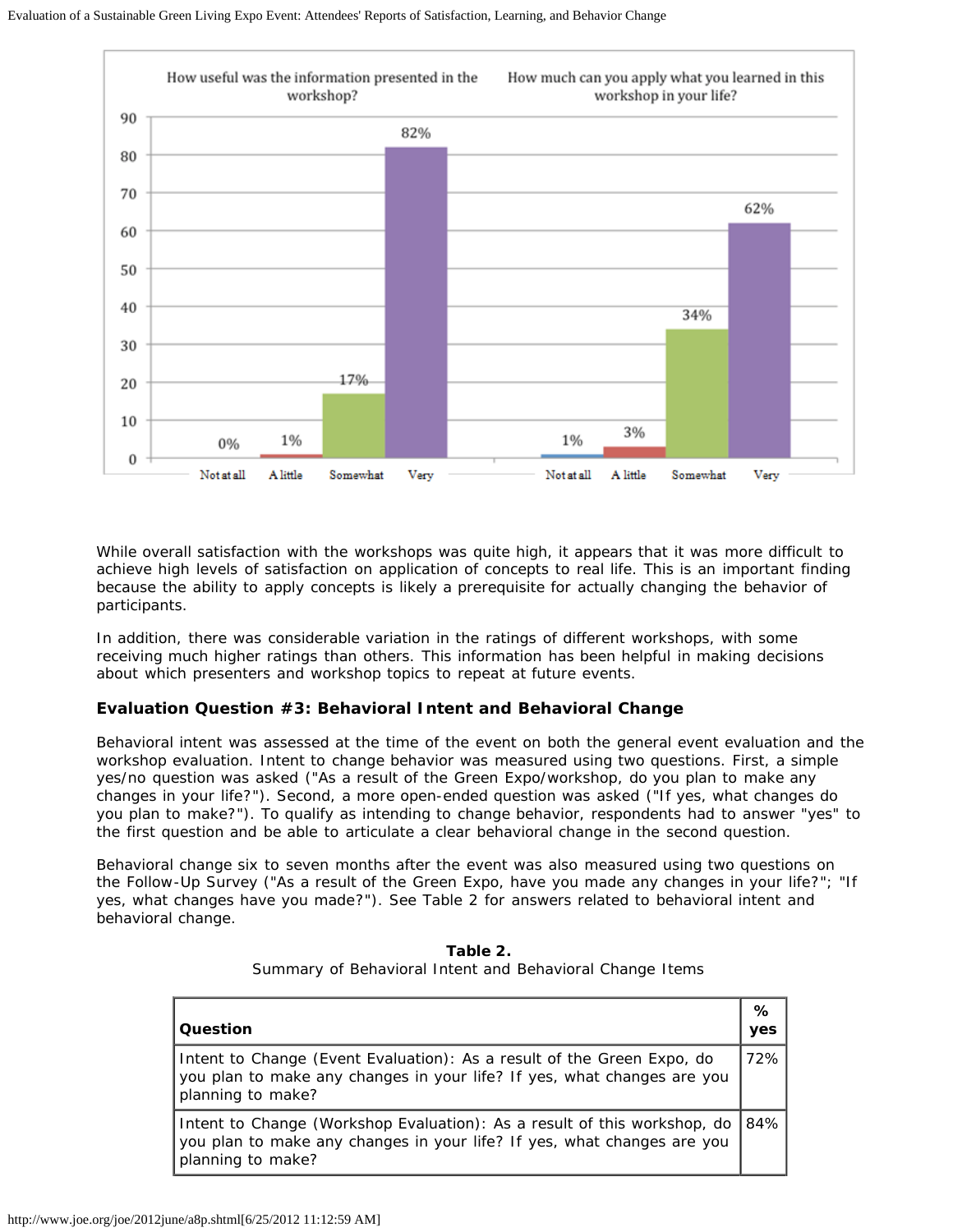Behavioral Change (Follow-Up Survey): As a result of the Green Expo, have you made any changes in your life? If yes, what changes have you made? 84%

*Actual* behavioral changes from the follow-up survey were coded into the categories as shown in Figure 3. The three most common behaviors mentioned were yard/garden changes, increases in household energy efficiency, and reducing, reusing, and recycling materials.





Very high percentages of attendees reported behavioral intent and actual behavior change 6 to 7 months after the event. Based on these self-reports, it appears that a 1e-day educational event has a meaningful impact on the behaviors of participants.

## **Conclusions and Implications for Extension Educators**

Extension is a prime venue for providing educational opportunities related to sustainability. The findings from our evaluation of a Green Expo event generate several suggestions for Extension educators interested in reaching their audience with sustainability information. The methodology used served to raise citizens' awareness of many aspects of sustainability and offer practical means for citizens to incorporate practices into their daily lives.

The implications for this work are the following.

- One-day events are a promising setting for offering sustainability education. In this study, the participants reported high levels of satisfaction, knowledge gain, and behavioral change. It appears that the Expo is meaningfully reaching the audience through a variety of delivery methods, allowing the attendees to gain valuable information without a great deal of time investment. Such events also build valuable connections among community partners, with Cooperative Extension taking a visible leadership role in the community.
- When delivering sustainability information, it is important to consider the characteristics of the audience, especially their range of expertise. Because attendees range from beginners to experts, the activities must offer a range of learning experiences that meet the needs of all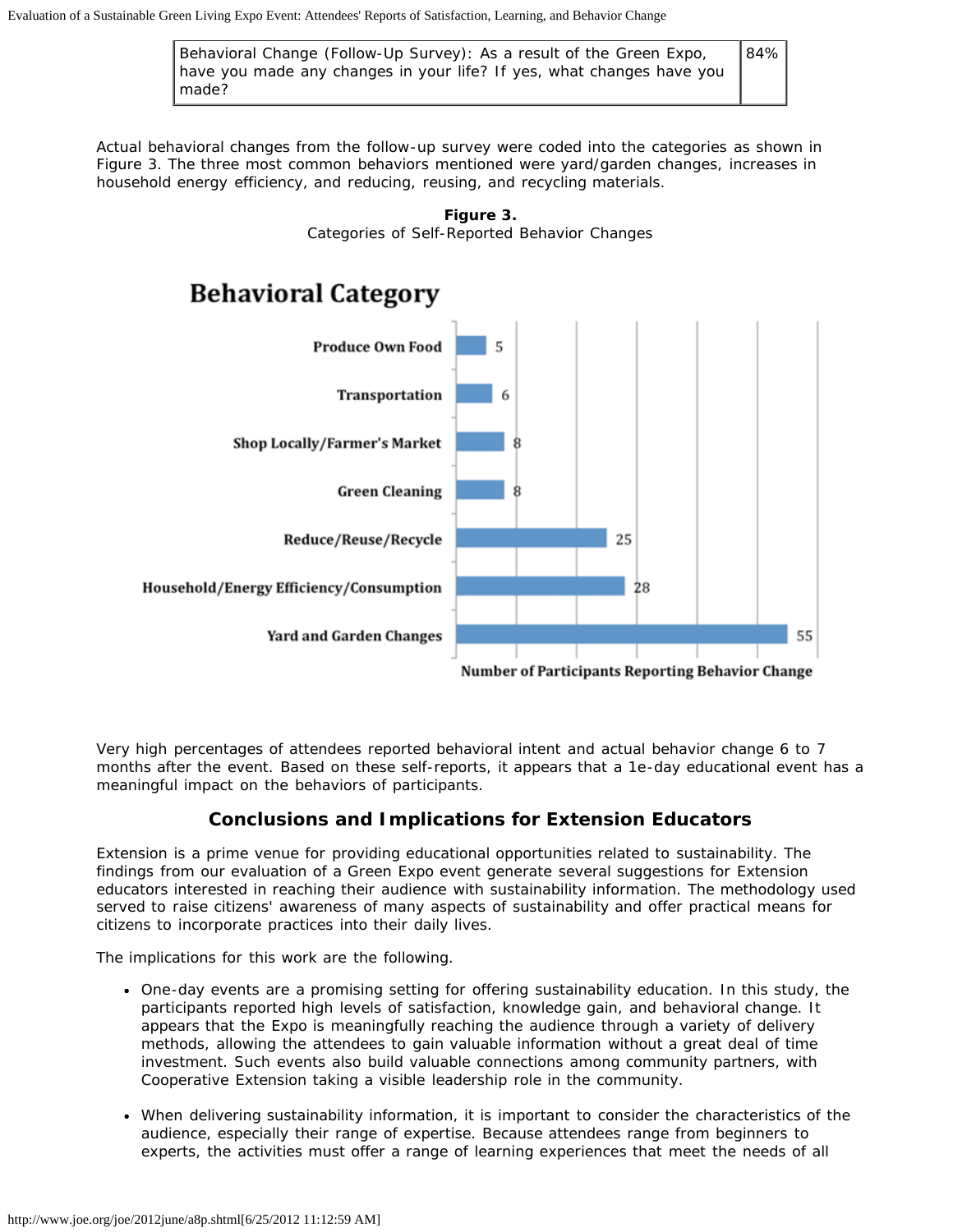participants. The event was planned to optimize learning for participants with widely ranging levels of expertise.

- Evaluation of one-day events is feasible and practical when the proper human resources are devoted to the task. The evaluation of this event, especially the follow-up evaluation, required the dedicated work of a state specialist and a county faculty member. However, the use of volunteers for follow-up interviews allowed this work to be done with very little financial expenditure. This was an excellent use of volunteer resources that contributed to the overall success of the effort.
- The evaluation process contributed to learning and improvement for the future. Event evaluations and workshop evaluations were used to identify the most successful approaches and workshops, resulting in a more refined set of program activities for subsequent years. This evaluation process allowed us to systematically assess the quality of specific Expo offerings to aid in the coordination of future events.
- The evaluation process also generated information that was useful in demonstrating impact to stakeholders and supporters. The evaluation results were reported to the local advisory group and other community stakeholders, providing support for the continuation of the Expo. The evaluation also provided information useful for reporting of impact within the Cooperative Extension system.
- Given the importance of sustainable living issues at the local, state, and federal levels Cooperative Extension is well positioned to provide educational information in a variety of formats. While the current study focuses on a one-day Green Expo event, Cooperative Extension has the capacity and expertise to provide sustainability education through workshops, in-service trainings, demonstrations, and other modes that work for a variety of community audiences. Sustainability education provides Cooperative Extension with an excellent opportunity to increase attention to environmental issues and further solidify support for the core mission of Extension.
- Existing resources can be utilized to inform educational programs. The following resources are a great starting point as you consider pursuing sustainability issues:
	- **NIFA** has launched their educational venue called Sustainable Development ([http://www.csrees.usda.gov/sustainabledevelopment.cfm\)](http://www.csrees.usda.gov/sustainabledevelopment.cfm).
	- **Sustainable Agriculture Research and Education (SARE),** supported by NIFA, provides a variety of resources on sustainable agriculture [\(http://www.sare.org/](http://www.sare.org/)).
	- The **National Sustainable Agriculture Information Service** provides a clearinghouse of information on sustainable agriculture issues [\(http://www.attra.org/\)](http://www.attra.org/).
	- **eXtension** offers a variety of resources in related areas such as energy, gardening, and community planning [\(http://www.extension.org/\)](http://www.extension.org/).
	- The **Association of Natural Resource Professionals (ANREP)** provides membership, a directory of interested educators, newsletters, sustainability teaching tools, and a variety of other resources ([http://www.anrep.org/\)](http://www.anrep.org/).

#### **References**

Blair, R. B., Meyer, N., Rager, A. B., Ostlie, K., Montgomery, K. L., & Carlson, S. (2004). Best practices for environmental field days: Structuring your event for fun and learning. *Journal of Extension* [On-line], 42(5) Article 5TOT4. Available at: <http://www.joe.org/joe/2004october/tt4.php>

Blumenstein, D. T., & Saylan, C. (2007). The failure of environmental education (and how we can fix it). *PLoS Biology, 5(5),* 0975 - 0977.

Brown, S. P. (2009). Adoption of environmental landscape practices: Characteristics of Extension clientele. *Journal of Extension* [On-line], 47(4) Article 4RIB8. Available at: <http://www.joe.org/joe/2009august/rb8.php>

Brundtland, G. H. (Ed.). (1987). *Our common future.* Oxford: Oxford University Press